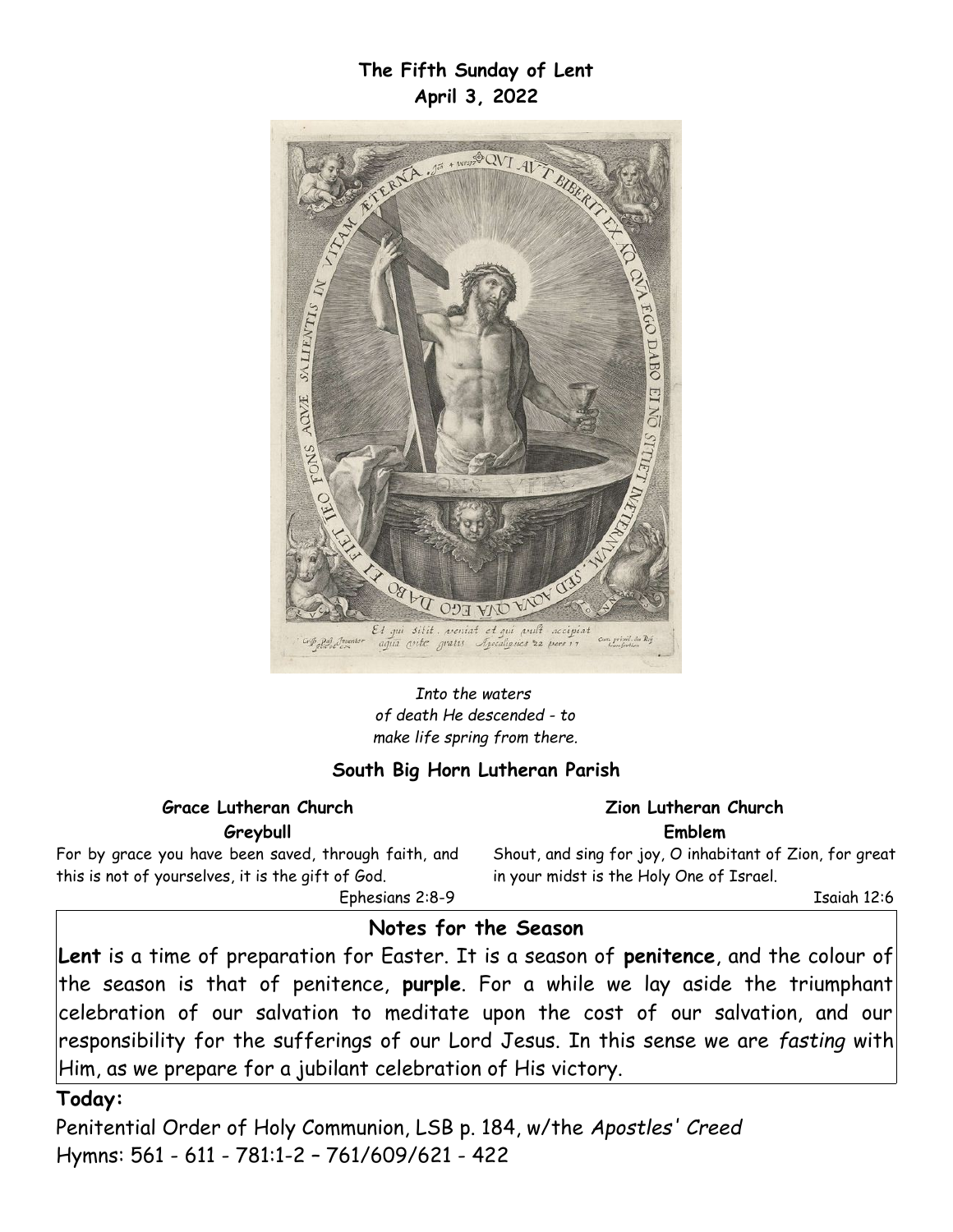#### **About Holy Communion**

Holy Scripture teaches that as an expression of unity Christians should share the Sacrament only with those with whom we are united in a common faith. We honour this teaching as our due obedience, and also to guard the uninstructed and those who do not submit to the full counsel of God against spiritual harm (1 Corinthians 11:27–29). As such, only Christians who share our faith and confession and therefore belong to congregations in the fellowship of the Lutheran Church-Missouri Synod will commune in our church. **We sincerely welcome our visitors**; we assure you that we uphold this practice also out of concern for *your* spiritual welfare, and that our Pastor would love to study Scripture with you and help you embrace the full counsel of God, so that we can celebrate the Sacrament in a manner pleasing to God and beneficial for us all.

## **Just so we do not forget:**

*What does such baptising with water indicate?*

It indicates that the old Adam in us should by daily contrition and repentance be drowned and die with all sins and evil desires, and that a new man should daily emerge and arise to live before God in righteousness and purity forever. *Of the Small Catechism*

**This we believe** *– from the Confessions of our Church*

Therefore our Baptism abides forever; and even though some one should fall from it and sin, nevertheless we always have access to it. [...] Repentance, therefore, is nothing else than a return and approach to Baptism, that we repeat and practise what we began before, but abandoned. *Of the Large Catechism*

**Wyoming District March Newsletters** are available in the Narthex.

**Carry-in Dinner at Grace** at 6 pm., prior to Lenten Worship on Wednesday, April 6. A free will offering will be taken for our Youth Account.

**Lenten Worship at Grace** Wednesday at 7 pm. Our theme for this year is *His Law and His Love.* We meditate upon how the sufferings of our Lord Jesus demonstrate His love for us, in in light of the love we owe to Him, and which He demands of us in the Ten Commandments.

**Services of penitence and prayer at Grace** on Friday nights at 7 pm. in response to the Wuhan Virus, political chaos and oppression at home and abroad, war, and other current threats to the peace of the world, the freedom of the Church of Christ, and the general well-being of people here and everywhere.

**Seasonal sing-along in the Parsonage** on Saturday, April 9, beginning at 6 pm. Bring part of your dinner, and part of everybody else's.

| Holy Week Worship                   |                                   |  |
|-------------------------------------|-----------------------------------|--|
| <u> Thursday, April 14:</u>         | <u>Good Friday, April 15:</u>     |  |
| Maundy Thursday                     | Passion Worship at Zion at Noon   |  |
| Communion Worship at Grace at 7 pm. | Passion Worship at Grace at 7 pm. |  |